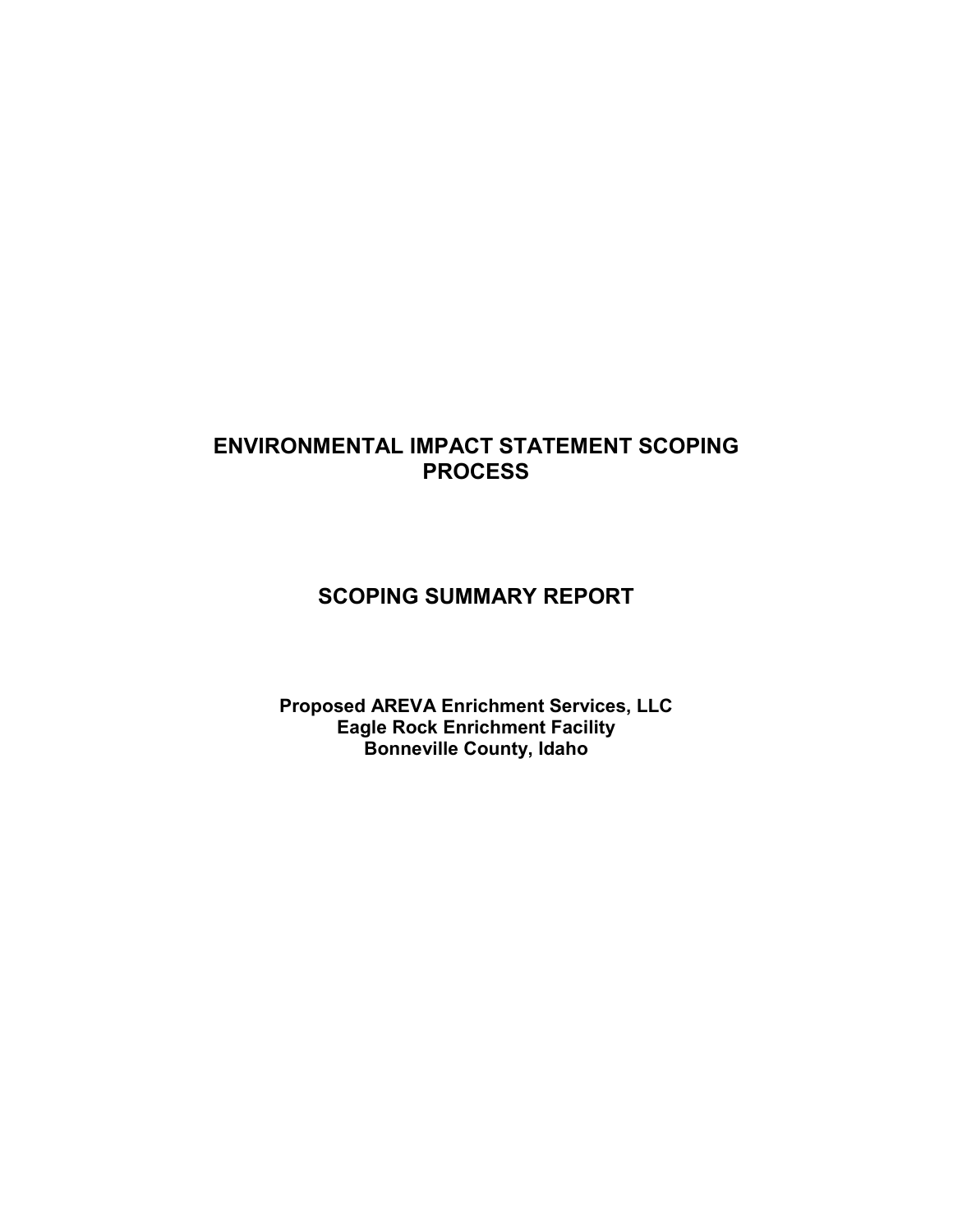## **1. INTRODUCTION**

On December 30, 2008, AREVA Enrichment Services LLC (AES) submitted its original application to the U.S. Nuclear Regulatory Commission (NRC) for a license to construct, operate, and decommission a gas centrifuge uranium enrichment facility to be located near Idaho Falls, Idaho. An Environmental Report was also submitted by AES at that time. On April 24, 2009, AES resubmitted its application to request an increase in enrichment capacity.

If licensed, the facility would enrich uranium for use in manufacturing commercial nuclear fuel for use in power reactors. Feed material would be natural (not enriched) uranium in the form of uranium hexafluoride (UF $_6$ ), which contains the uranium-235 isotope. AES proposes to use centrifuge technology to enrich this isotope in the  $UF<sub>6</sub>$  to up to 5 percent by weight. The centrifuge would operate at below atmospheric pressure and would have a capacity up to 6.6 million separative work units (SWU). The enriched UF<sub>6</sub> would be transported to a fuel fabrication facility, while the depleted  $UF<sub>6</sub>$  would be stored onsite until it is sold, disposed of commercially, or taken by the U.S. Department of Energy.

In accordance with NRC regulations in 10 CFR Part 51 and the National Environmental Policy Act (NEPA), the NRC is preparing an Environmental Impact Statement (EIS) on the proposed facility as part of its decision making process. The EIS will examine the potential environmental impacts associated with the proposed AES facility in parallel with the review of the license application. In addition to the EIS, the NRC staff will prepare a Safety Evaluation Report (SER) on health and safety issues raised by the proposed action. The SER will document the NRC staff evaluation of the safety of the activities proposed by AES in its license application and the compliance with applicable NRC regulations.

On May 4, 2009, NRC published a Notice of Intent in the *Federal Register* (84 *Federal Register* 20508-20509) to prepare an EIS and to conduct the public scoping process, in accordance with the NEPA process. The scoping process is designed to help determine the range of actions, alternatives, and potential impacts to be considered in the EIS, and to identify significant issues related to the proposed action. The NRC solicits input from the public and other agencies in order to focus on issues of genuine concern.

On June 4, 2009, the NRC staff held a public scoping meeting in Idaho Falls, Idaho, to receive both oral and written comments from interested parties. The meeting began with the staff providing a description of the NRC's role, responsibilities, and mission. This was followed by an overview of the licensing process, including information on the safety review and environmental review processes. Also, NRC staff provided Information on the means for the public's participation. Most of the meeting time was spent taking comments from attendees regarding the scope of the environmental review.

After publishing the draft EIS, NRC will invite the public to comment on that document. NRC will announce the availability of the draft EIS, the dates of the public comment period, and information about the public meeting in the *Federal Register*, on NRC's AREVA Enrichment Services Gas Centrifuge Facility Web site (http://www.nrc.gov/materials/fuel-cyclefac/arevanc.html), and in the local news media. After evaluating comments on the draft EIS, the NRC staff will issue a final EIS that will serve as the basis for the NRC's consideration of environmental impacts in its decision on the proposed enrichment facility.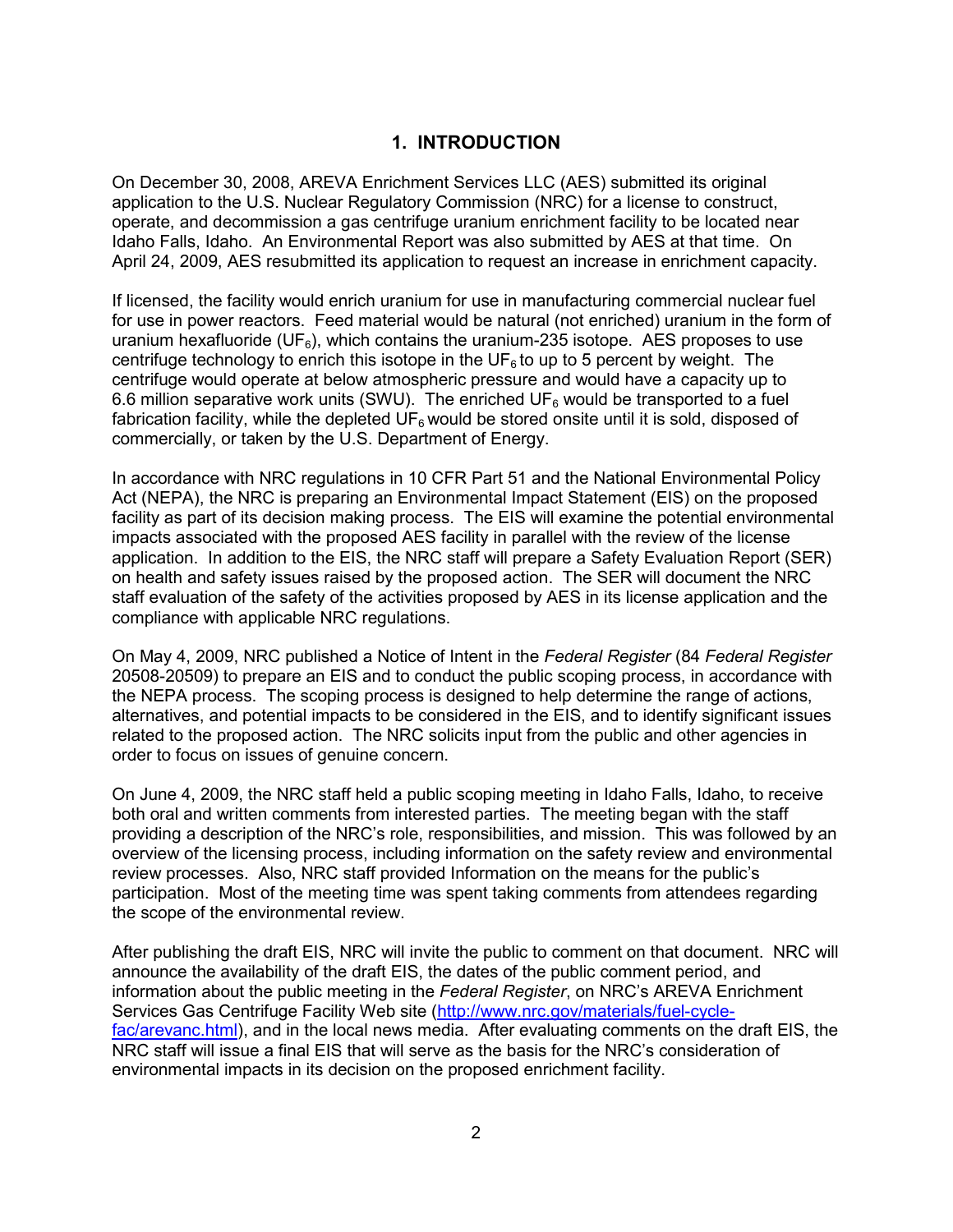This report summarizes the determinations and conclusions reached in the scoping process. It is organized into four main sections. Section 1 provides an introduction and background information on the environmental review process. Section 2 summarizes the comments and concerns expressed by government officials, agencies, organizations, and the public. Section 3 identifies the issues that the draft EIS will address, and Section 4 identifies issues that are not within the scope of the draft EIS. Where appropriate, Section 4 also identifies other occasions in the decision making process where issues that are outside the scope of the draft EIS may be considered.

# **2. ISSUES RAISED DURING THE SCOPING PROCESS**

## **2.1 OVERVIEW**

The public scoping process is an important component in determining the major issues that the NRC should address in the draft EIS. The comments provided by the public addressed several subject areas related to the proposed AES facility and the development of the draft EIS.

Members of the public were able to submit comments on the scope of the AES enrichment facility EIS by e-mail, postal mail, and by speaking and/or submitting written comments at the public scoping meeting held in Idaho Falls, Idaho, on June 4, 2009. The scoping period began on May 4, 2009 and ended June 19, 2009.

Comments were received from 131 individuals or organizations. Approximately 120 individuals not affiliated with the NRC attended the June 4, 2009, public scoping meeting.

Most of the scoping comments (89) were received by e-mail; 37 people provided oral comments at the scoping meeting (two of these had also sent e-mail comments); and 7 people sent their comments by postal mail. Some people used more than one submittal method; they were not counted twice. The scoping meeting transcript (ML 091980464) and the written comments are available on NRC's Electronic Reading Room Web site at http://www.nrc.gov/reading-rm.html.

In addition to private citizens, commenters included:

- Shoshone-Bannock Tribes
- A representative of the Governor of Idaho
- Representatives for Idaho's U.S. Senators
- A representative for the U.S. Congressman, 2nd District of Idaho
- Three members of the Idaho State House of Representatives
- A member of the Idaho State Senate
- The mayor of Idaho Falls
- U.S. Environmental Protection Agency, Region 10
- Greater Idaho Falls Chamber of Commerce
- Bonneville County Commissioners
- Representatives of other organizations and businesses, including:
	- A Partnership for Science and Technology
	- Auto Building Trade and Construction Council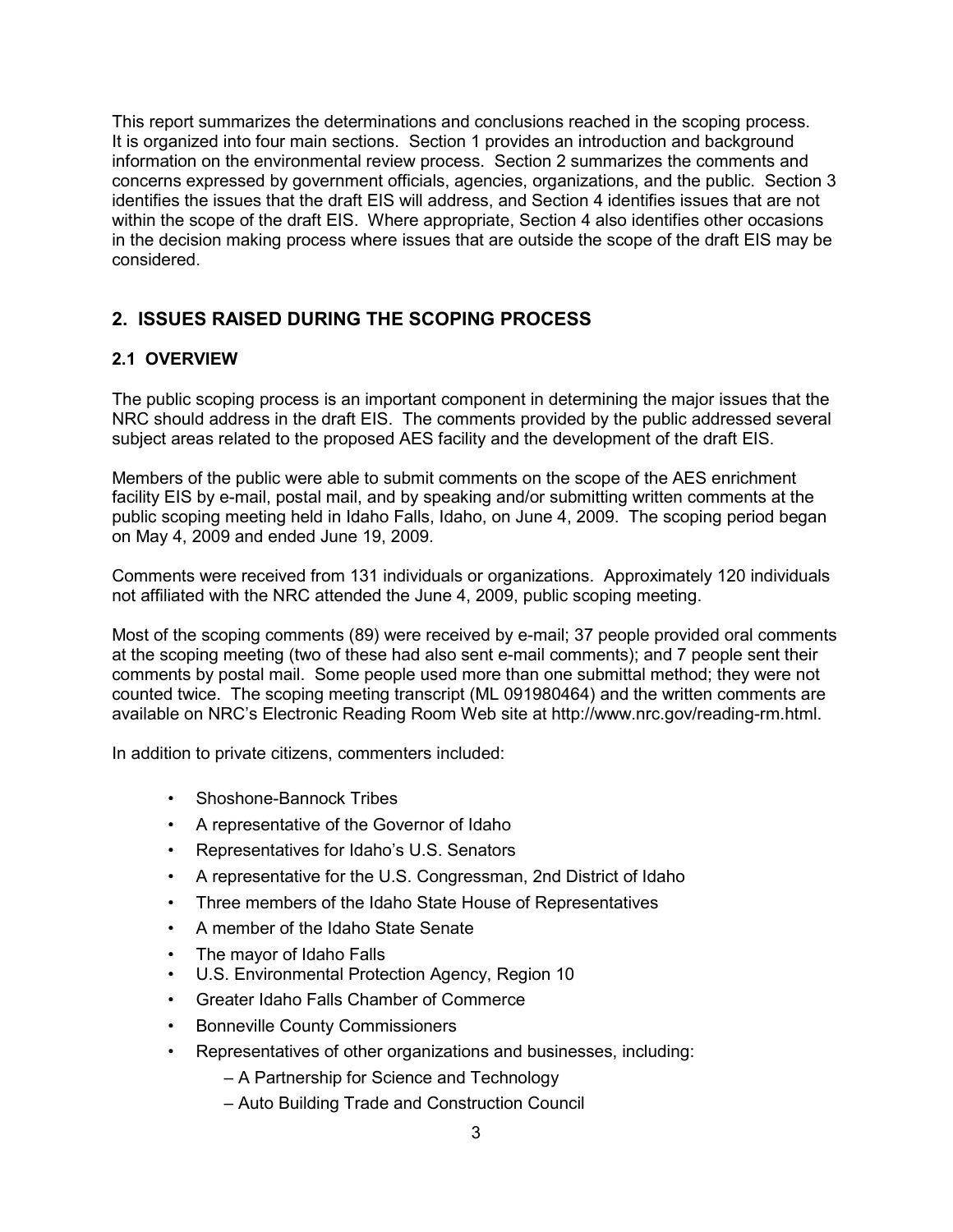- Carpenter and Millwright Local Union, No. 808
- Cooper, Roberts, Simonsen Associates
- Diversified Metal Products
- Eastern Idaho Regional Medical Center
- Forde Johnson Oil Company
- Friends of the Earth
- Grow Idaho Falls
- Healthy Environmental Alliance of Utah (HEAL Utah)
- Idaho Conservation League
- Idaho Falls Regional Development Alliance
- Idaho Families for the Safest Energy
- Idaho State University
- International Brotherhood of Electrical Workers, Local 449
- Mayor's Youth Advisory Council (Idaho Falls)
- Snake River Alliance
- Tri-Valley Cares

The following general topics categorize the comments received during the public scoping period:

- NEPA and public participation
- Need for the proposed facility
- Alternatives
- Ecology
- Air quality and climate
- Geology and seismicity
- Water
- Land use and visual resources
- Human health
- Nuclear waste and hazardous materials
- Socioeconomics and cost
- Cultural resources and environmental justice
- Transportation
- Accidents
- Nonproliferation and security issues
- Cumulative impacts, and
- Miscellaneous topics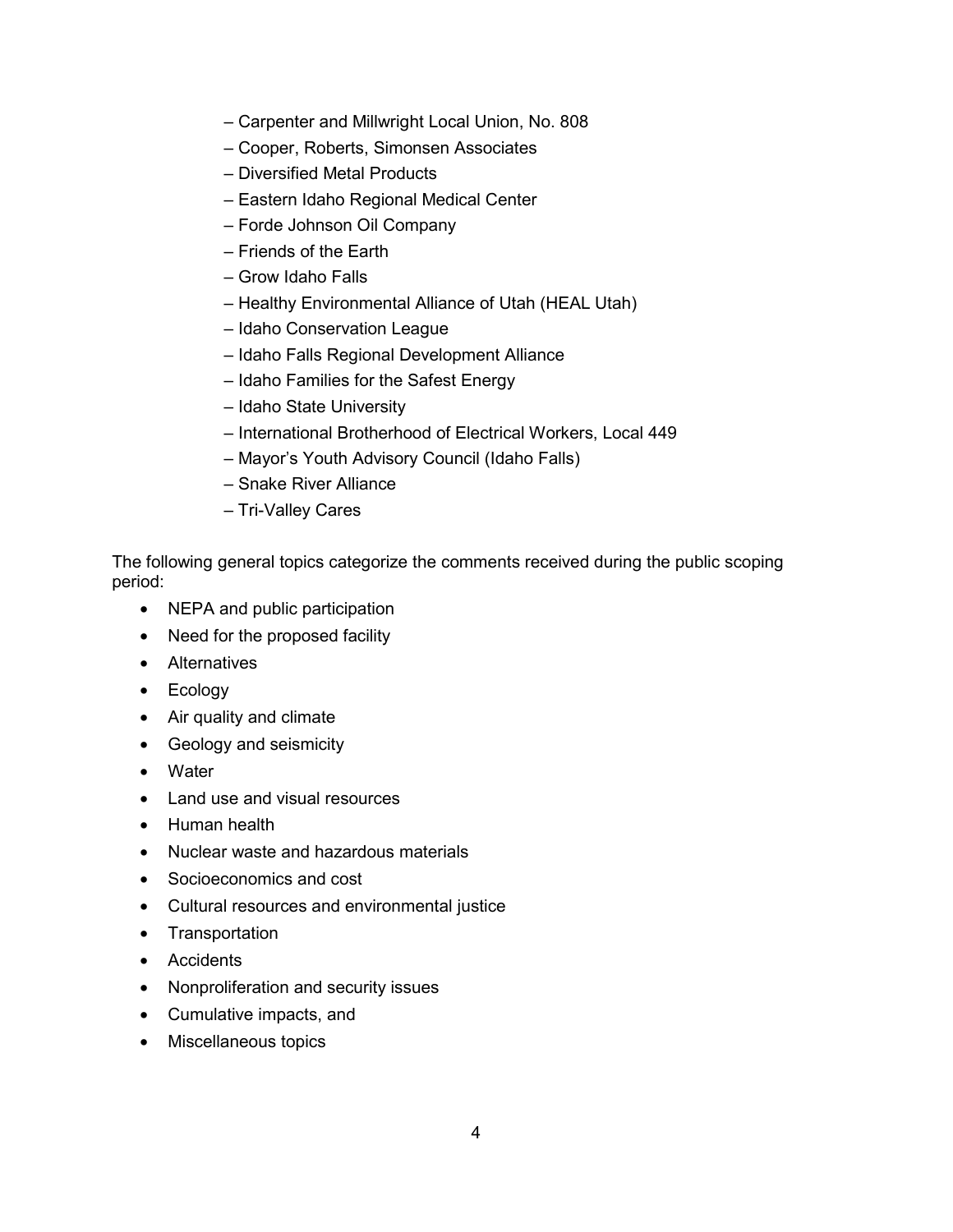In addition to raising important issues about the potential environmental impacts of the proposed facility, some commenters offered opinions and concerns that typically would not be included in the subject matter of an EIS – these include general opinions about AES or issues that are more appropriately considered in the SER. Comments of this type are taken into consideration by the NRC staff, but they do not point to significant environmental issues to be analyzed. Other statements may be relevant to the proposed action, but they have no direct bearing on the evaluation of alternatives or on the decision making process involving the proposed action. For instance, general statements of support for or opposition to the proposed project fall into this category. Again, comments of this type have been noted but are not used in defining the scope and content of the EIS.

Section 2.2 summarizes the comments received during the public scoping period. Most of the issues raised have a direct bearing on the NRC's analysis of potential environmental impacts.

# **2.2 SUMMARY OF ISSUES RAISED**

**General comments supporting the facility**: Nearly 50 percent of commenters expressed general support for the project. Many commenters provided specific reasons for their support, including: (1) the need for a domestic supply of enriched uranium to power the Nation's current and future nuclear reactors; (2) the need to produce more nuclear energy, which would reduce greenhouse gases and reduce the country's dependence on foreign oil; (3) the region's qualified workforce and long history in nuclear-related research and development; (4) the safety and efficiency of centrifuge technology; (5) the benefits to employment and other economic factors; and (6) AREVA's track record regarding safe operations, environmental stewardship, and community relations.

**General comments opposing the facility**:Approximately 30 percent of commenters stated their opposition to the project; in general, they stated that the increased risks to people and the environment outweighed the economic benefits. Many commenters mentioned that they thought AREVA had a poor track record in France, specifically they claimed that there had been routine dumping of radioactive liquids into the English Channel and a series of recent (2008) radioactive leaks and spills that were not reported to the public in a timely manner. Some commenters claimed that AREVA's mining activities in Niger over the past 40 years had depleted the local drinking water and radioactively contaminated the ground in the nearby town.

**General concerns**:Several commenters who were supportive of the proposed action noted that there were legitimate questions about potential environmental impacts that must be addressed in the draft EIS. Many commenters identified specific resource areas for which impacts should be addressed in the draft EIS. These included socioeconomic issues, water and air quality, waste management, noise, land use, geology and soils, cultural and environmental justice, ecology, public and occupational health, transportation, and security infrastructure impacts. More details on these issues can be found in the following sections of this scoping summary report.

The NRC staff will consider the comments provided during development of the EIS for the facility.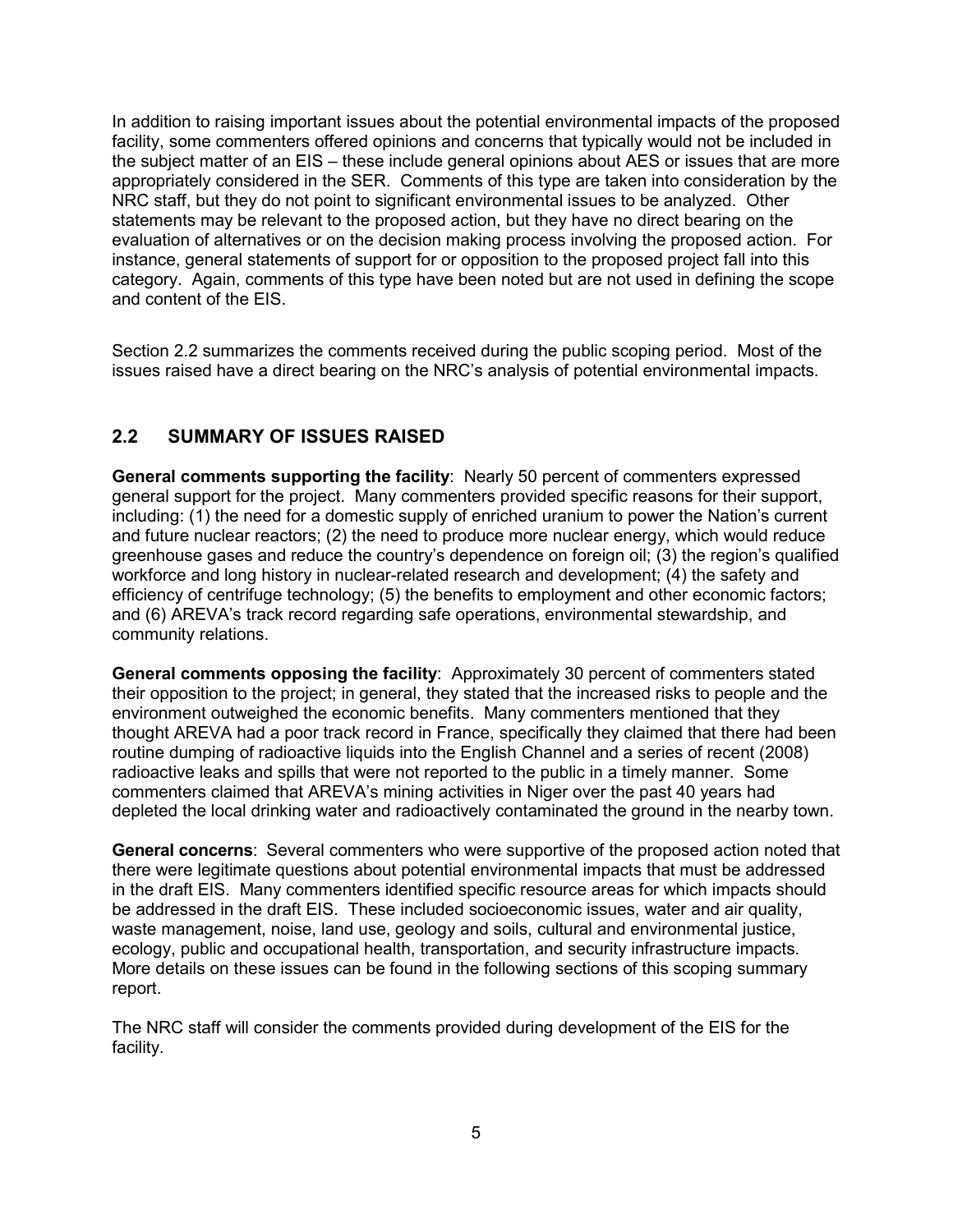#### **2.2.1 NEPA and Public Participation**

Several commenters requested that public meetings be held in additional locations across the State to provide people throughout Idaho with the opportunity to comment on the proposal. Boise was mentioned most often, with commenters stating that it was the State capital and main population center. Other Idaho locations mentioned included Twin Falls, Coeur d'Alene, and the Wood River Valley. One commenter requested that meetings also be held in the Greater Yellowstone ecosystem area (specifically Wyoming), since that region's tourist industry could be adversely affected by having a nuclear facility in the vicinity.

Commenters pointed out that the impacts of the enrichment facility would not be limited to the Idaho Falls region. Most frequently mentioned were the tax incentives for the AREVA project that some thought were passed by the Idaho State Legislature and would affect Idahoans statewide. Other reasons given were that regions outside of Idaho Falls could be affected by accidents at the facility and by radioactive waste disposal.

Commenters mentioned the need to provide a forum in which the public could discuss and be informed about the radioactive wastes that the facility would generate, how the wastes would be handled, and the differences between the enriched uranium used to power reactors and the enriched uranium used for bombs.

#### **2.2.2 Need for the Proposed Facility**

Several made the general comment that uranium enrichment was needed for clean energy (nuclear power). On the other hand, a number of commenters wanted the EIS to include an indepth analysis of the actual need for the proposed enrichment facility. They stated that the analysis should consider current and projected worldwide uranium enrichment capacity, the continuing downblending of surplus highly enriched uranium (HEU) in Russia and U.S. weapons stockpiles, and the current and projected number of nuclear power plants. In addition, mixed oxide fuel should be analyzed as another fuel supply. One commenter asked if plutonium, thorium, or other nuclear fuels could displace existing or potential demand for enriched uranium - will there be enough fuel capacity to serve the needs of future nuclear power plants without constructing the proposed facility.

Several commenters questioned the need for the proposed enrichment facility, given that there are renewable energy sources (solar, wind, biomass, geothermal, and hydropower) that are more environmentally friendly than nuclear power. One commenter stated that energy-need projections should take energy conservation and increased energy efficiencies into account.

#### **2.2.3 Alternatives**

One commenter stated that all reasonable alternatives should be evaluated, including ones that are outside the legal jurisdiction of the NRC, and that the EIS should discuss the reasons for eliminating alternatives that are not evaluated in detail. Reasonable alternatives should include, but are not limited to, alternative sites and different enrichment techniques. The commenter asked that the environmental impacts of the proposed action and no-action alternative be presented in comparative form and that the impacts of each alternative action be listed with corresponding mitigation measures.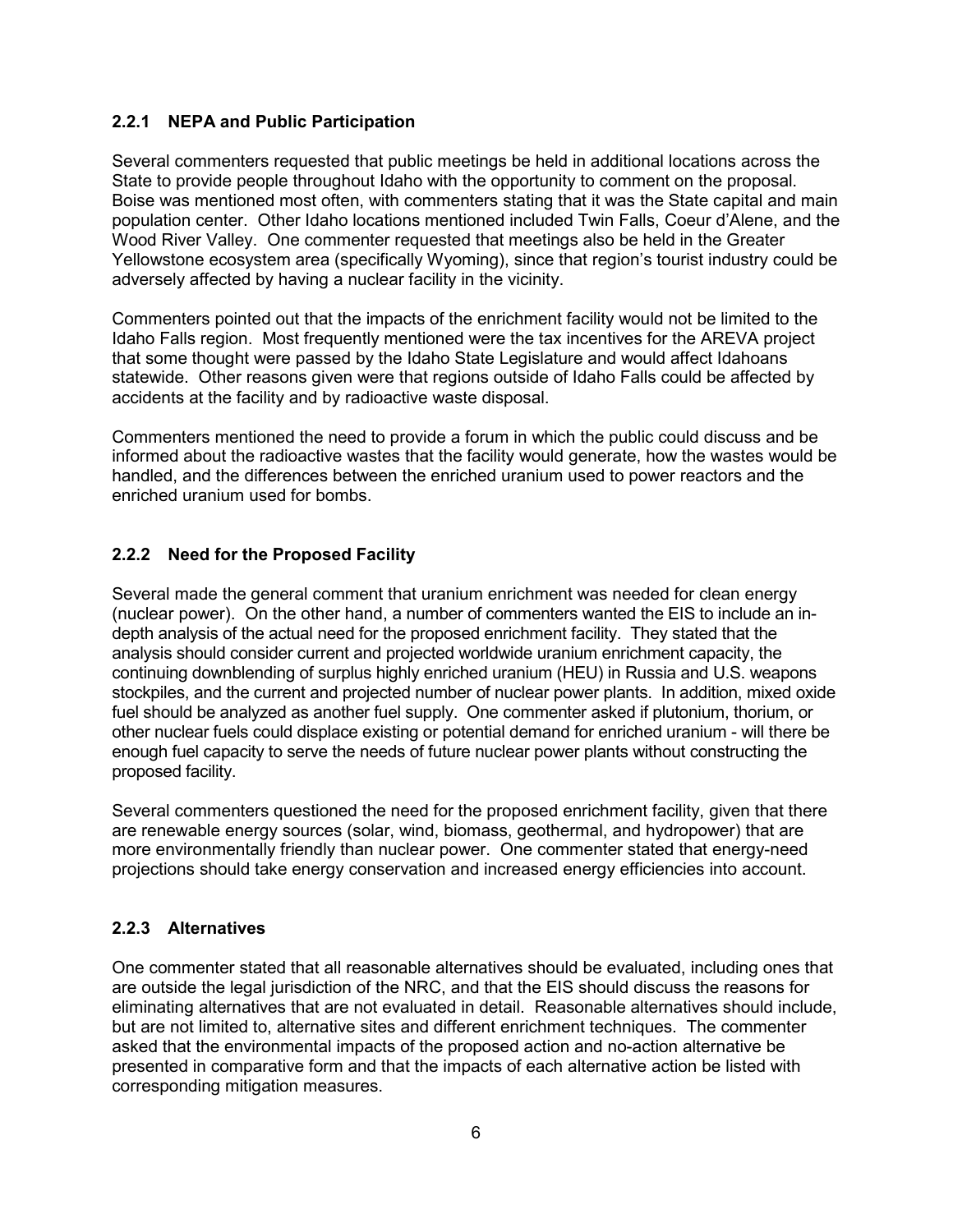Another commenter wanted the increased downblending of U.S and Russian HEU, as well as plutonium- and thorium-based fuels, to be analyzed as alternatives to the Eagle Rock Enrichment Facility (EREF). The analysis should include costs and environmental impacts.

### **2.2.4 Ecology**

A few commenters raised concerns about endangered and sensitive species in the vicinity of the proposed facility. They stated that the NRC should try to site facilities and infrastructure to avoid areas of critical habitat for species of concern and that a mitigation plan should be prepared for impacts that could not be avoided.

Commenters were particularly concerned about increased habitat fragmentation, since the project area contains habitat that is crucial to sagebrush obligate species. One commenter noted that the sagebrush steppe habitat is considered by Federal agencies as "imperiled" and an area of primary concern. One commenter specifically mentioned sage grouse, pygmy rabbits, sage thrasher, sage sparrow, and birds of prey and recommended avoiding construction in any designated areas or lands for special management for these species. This commenter also suggested that the project minimize impacts to big game winter habitat. There were also concerns about impacts to nesting habitat for migratory birds.

One commenter wanted further analysis of the impacts associated with the construction of two access roads from U.S. Highway 20 to the project site, specifically the additional risk associated with fire and the spread of invasive weeds.

### **2.2.5 Air Quality and Climate**

**Air quality**:A few commenters were concerned about the potential release of radioactive, hazardous, and toxic materials into the air. Commenters asked that the EIS include the following: (1) detailed information about ambient air conditions, (2) data on emissions of criteria pollutants, (3) information about mitigation measures, (4) an equipment emissions mitigation plan to reduce particulates and emissions associated with construction activities, (5) an evaluation of radioactive and nonradioactive emissions, (6) details on the use and disposal of filters, and (7) information on air impacts associated with accidents. One commenter requested that the applicant include air monitoring and reporting plans, including guidance for public alerts and containment.

**Climate change**:One commenter stated that the EIS should discuss how climate change could potentially influence the proposed project area resources and vice versa, especially within sensitive areas. He mentioned, as examples, changes in hydrology, sea leave, weather patterns, precipitation rates, and chemical reaction rates.

### **2.2.6 Geology and Seismicity**

**Geology and soil**:One commenter noted that construction of facilities and access roads may also inadvertently compact the soil or disturb it, thus compromising the ability of a site to handle the normal flow of organisms, nutrients, and toxic wastes. The commenter stated that the EIS analysis should include a detailed discussion of the "cumulative effects from this and other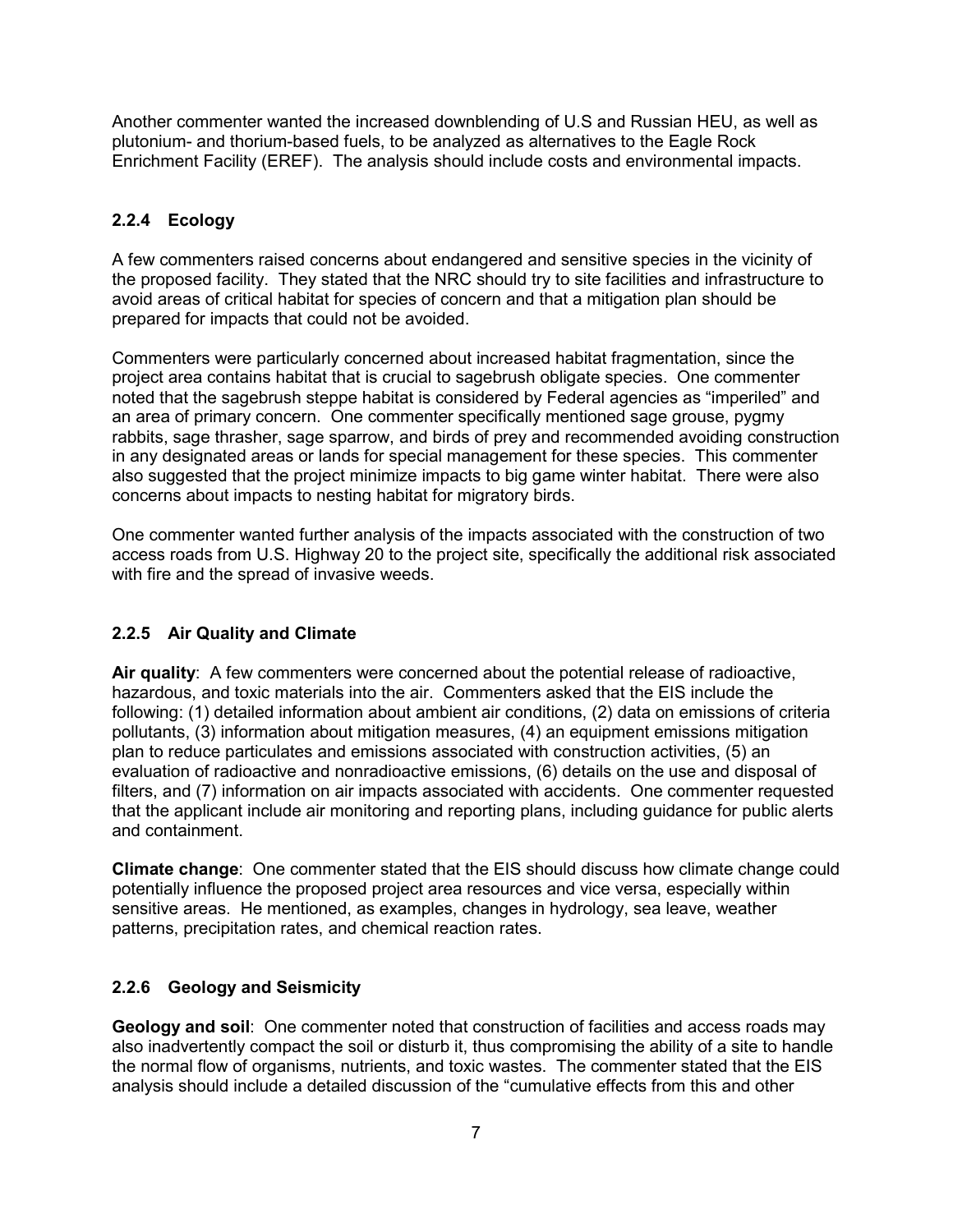projects on the hydrologic conditions of the project area." Another commenter suggested establishing citing criteria to minimize soil disturbances and erosion on steep slopes.

**Seismicity**: A commenter recommended that the EIS discuss the potential for seismic risk associated with uranium enrichment activities and how this risk would be evaluated, monitored, and managed. They suggested that a seismic map be referenced or included in the EIS. The commenter stated that uranium enrichment activities could cause increased earthquake activity in tectonically active zone. Another commenter noted that eastern Idaho sits on a geologically unstable fault zone extending across southern Idaho to Yellowstone.

#### **2.2.7 Water**

Several commenters expressed concerns about adverse impacts the proposed facility would have on both surface water and groundwater. Of particular concern was the Snake River aquifer, which is located below the proposed site. The fear was that nuclear waste stored at the facility would seep into the aquifer and contaminate the groundwater.

Some commenters were concerned that water used by the facility would deplete the groundwater supply. In addition to depleting the supply, a commenter noted that the pumping action could increase existing groundwater contamination caused by seepage of toxic and radioactive contaminants into the groundwater. On the other hand, a few commenters stated that the facility would use less water than current agricultural activities.

A commenter recommended that the potential impacts to groundwater and other drinking water sources be fully analyzed and that mitigation measures be identified for significant impacts. They also stated that the EIS should document the project's "consistency with applicable stormwater permitting requirements" and include a discussion of specific mitigation measures that may be needed to reduce "adverse impacts to water quality and aquatic resources."

#### **2.2.8 Land Use and Visual Resources**

One commenter noted that the proposed AREVA facility would be located within an area of ranching and farming. There were local concerns about trespass, dust, impacts on livestock, impacts to local wells and groundwater, and traffic. Another commenter mentioned using visual resource management guidelines as an example of ways to minimize negative impacts.

#### **2.2.9 Human Health**

There were some comments related to the human health risks associated with long-term exposure to small amounts of uranium; increased risk for childhood leukemia and general concerns about cancer rates were mentioned.

One commenter questioned whether the NRC and AREVA could "scientifically demonstrate the legal requirement that this plant will not expose any member of the public to more than 10 mrem in any given year." Exposure from waste disposal was specifically mentioned. This commenter wanted the EIS to include the following: (1) an explanation as to why uranium exposure has greater health effects than are presently calculated by NRC safety standards; (2) how the alpha recoil problem is addressed by the NRC, since "alpha emitters can leak through four HEPA filters in a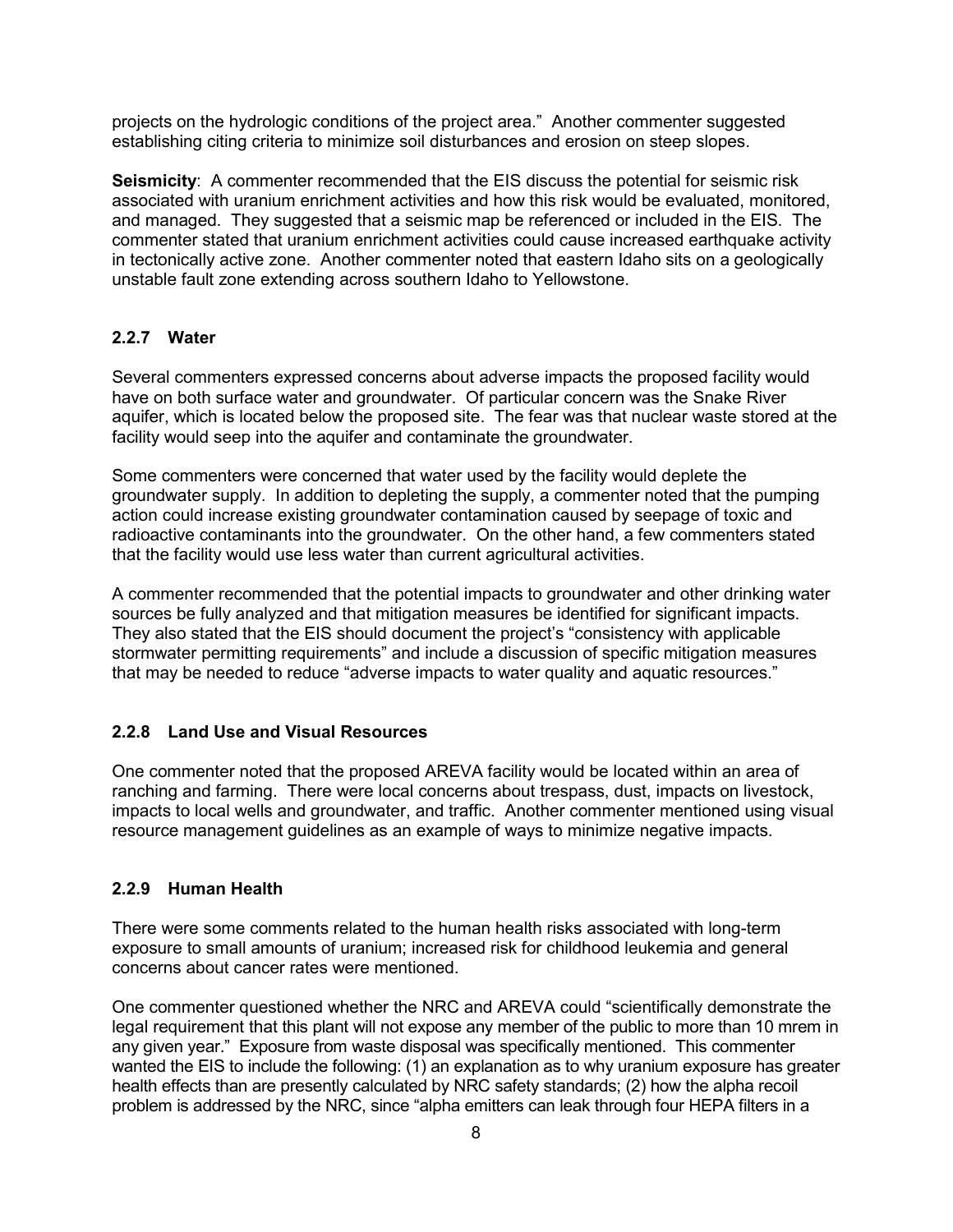row, in excess of the 99.97 percent filtering rate used presently"; and (3) a response to the complaints in the report from Centers' for Disease Control and Prevention (CDC's) SENES group on the understatement of fluoride toxicity at Oak Ridge.

Another commenter wanted the EIS to describe the measures that would be taken to ensure that workers involved in the transport of radioactive materials would be protected, including those loading and unloading shipments.

#### **2.2.10 Nuclear Waste and Hazardous Materials**

**Radioactive waste**: Nearly 40 percent of the commenters mentioned the need to address the impacts (environmental and economic) associated with long-term storage of the nuclear waste that would be produced by the enrichment process. There were concerns that the proposed facility would be adding to the nuclear waste that is already being stored at Idaho National Laboratory, particularly since no permanent nuclear waste depository has been designated. Many commenters noted that depleted uranium is hard to store safely and becomes "more radioactive over time." Another commenter pointed out that, although the depleted uranium becomes more radioactive over time due to radioactive ingrowth, the level of radioactivity never exceeds that found in natural uranium ore deposits.

Commenters noted that the NRC is still in the process of preparing specific rules for the depleted uranium waste stream. One commenter stated that the draft EIS should include a discussion of the rulemaking process and how (or whether) the rulemaking and current licensing processes can proceed simultaneously.

Commenters wanted the draft EIS to consider the environmental impacts of a full range of disposition pathways for the depleted uranium tails, including currently available disposal sites and those that are proposed. The analyses should include indefinite storage of uranium hexafluoride, indefinite storage of some other conversion product, disposal at new-surface nuclear waste disposal sites, and disposal at deep geologic sites. Commenters wanted NRC to assess the costs of each alternative.

Some commenters asked that the draft EIS discuss the environmental impacts associated with recycle/reuse disposition pathways or deconversion of the waste to a safer form (to an oxide). They noted that the United States lacks an operational deconversion facility and that the two deconverson plants currently under construction may not be able to handle the added inventory from the Louisiana Energy Services plant in New Mexico and the proposed Eagle Rock facility.

One commenter stated that the draft EIS must provide a description of the financial assurance for the indefinite storage of the depleted uranium at the AREVA site.

**Hazardous materials**: A few commenters were concerned that hazardous materials from the facility would contaminate the air and water. One commenter stated that hazardous materials in retention basins have the potential to settle in sediments and be released into the air.

Commenters wanted the draft EIS to discuss the potential direct, indirect, and cumulative impacts of hazardous waste from construction and operation of the project, including waste types and volumes and transport, storage, disposal, and mitigation measures. There were also concerns about pollutants that could be associated with the ventilation system. One commenter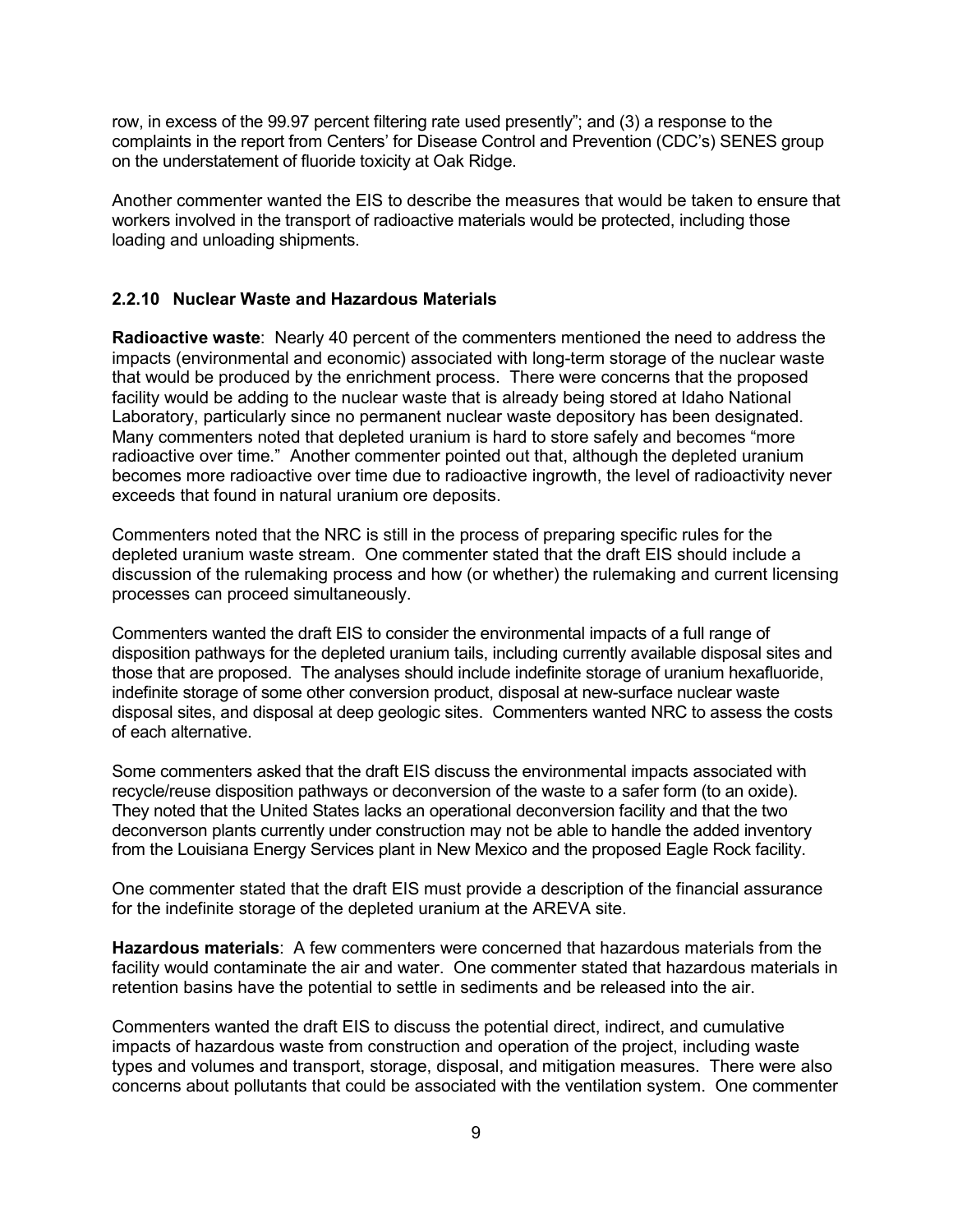asked that subsequent environmental documentation include a management plan for toxic and hazardous materials.

#### **2.2.11 Socioeconomics and Costs**

Several commenters mentioned positive socioeconomic impacts that the facility would bring to the community, particularly jobs. One commenter stated that he had looked into the increased housing, schooling, and transportation needs that would be expected during construction and operations phases and determined that the region would be able to accommodate them.

Many people commented on the costs of building and operating the facility, which would be partly covered by tax subsidies and increased electricity rates; cost overruns and delays in France, Poland, and Finland were cited as examples.

One commenter wanted the draft EIS to provide an analysis of the global market for uranium, including a scenario in which nuclear plants do not expand beyond current numbers or even decline. Another commenter noted that the economies of the Teton Valley, Jackson, WY, and West Yellowstone into Cody, WY, are fairly dependent on tourism. He asked that the EIS look at how many new jobs and how much new money would be brought into the region if the same amount of money were used to create and support small businesses.

Other commenters asked about the ramifications of foreign ownership (see Section 2.2.17, miscellaneous topics).

#### **2.2.12 Cultural Resource and Environmental Justice**

**Cultural resources**:One commenter stated that the EIS should describe the process and outcome of government-to-government consultation between the NRC and each of the Tribal governments in the vicinity of the project, any issues raised, and how those issues were addressed.

Another commenter noted that the proposed facility would be in close proximity to the Fort Hall Indian Reservation and within the aboriginal territories of the Shoshone-Bannock Tribes. This commenter stated that they would like the Heritage Tribal Office (HeTO) to be part of the cultural surveys of the proposed site and to be notified of any inadvertent cultural or archaeological discoveries.

A third commenter pointed out that the proposed site is in an area of rich and relatively wellpreserved prehistoric and historic resources, noting the Wasden site, which is within one mile of the project area, and the relatively undisturbed and abundant archaeological sites within Idaho National Laboratory and on public and private lands in the vicinity.

Commenters pointed out that mitigation for all culturally sensitive items needed to be done and asked that contractors and permanent employees be informed about cultural regulations and Federal laws concerning artifacts and retrieving and removing historic items.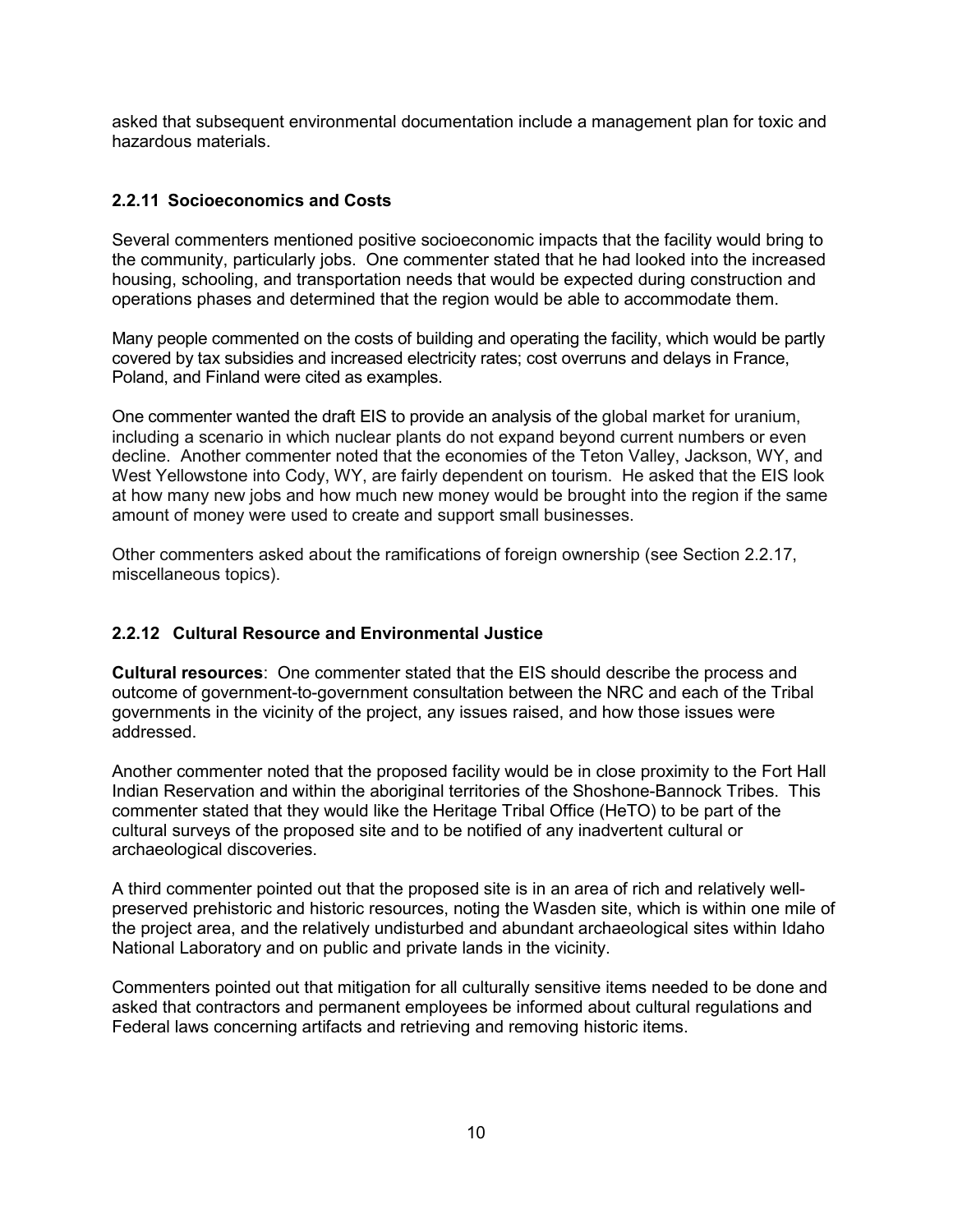One commenter wanted to know if AREVA will share information about transportation routes, hazards associated with shipment, and the number of shipments. He also wanted to know if AREVA would provide training to the Tribes Emergency Management and Response staff on identifying and responding to a transportation accident on the reservation.

Another commenter questioned the transportation route of product to and from the EREF and whether AREVA will share information regarding the number of shipments and hazards of the shipments, and whether the facility will provide training to the Tribes Emergency Management and Response staff to identify and respond to a transportation accident on the reservation.

**Environmental justice**:One commenter stated that the EIS should include an evaluation of environmental justice populations within the project area and should address the potential for disproportionate adverse impacts to minority and low-income populations. The commenter stated that the EIS should include: information describing the process used to inform communities about the project and the potential impacts on the communities; input received from the communities; and a description on how that input was used in project-related decisions. Another commenter stated that sensitive population exposure scenarios needed to be developed from the standpoint of both workers and members of the public.

#### **2.2.13 Transportation**

Some commenters asked that the EIS include an assessment of the impacts of the transportation of the facility's feedstock, product, and waste, and of transportation-related accidents, including transportation-related emissions and possible exposures. The EIS should also describe measures that will be taken to decrease the chances of a transportation accident involving radioactive material and to ensure that workers involved in the transport of radioactive materials will be protected, including those loading and unloading shipments. One commenter want the draft EIS to include information about what form the uranium will be in when it is transported to Idaho—yellowcake, gaseous uranium tetrafluoride, or uranium hexafluoride. Alternative transportation routes and modes should be analyzed; routes and modes that present a significant risk to the public and natural resources should be avoided.

One commenter stated that the EIS should provide information about the transportation of hazardous and toxic materials to and from the project site, including amounts, methods of transport, and the types of containment vessels.

Some commenters were concerned about traffic safety on portions of U.S. Highway 20 running from Idaho Falls to the proposed EREF. They pointed out that the highway already has safety issues, since it is used by large, slow-moving agricultural machinery with many access roads on both sides. The addition of construction workers and construction traffic would add to the already congested conditions and create an increased safety risk. Commenters asked that the EIS describe local transportation safety issues and suggest solutions. One commenter wanted further analysis of the impacts associated with the construction of two access roads from U.S. Highway 20 to the project site.

One commenter noted that AREVA workers would find themselves in competition for seating on airline flights that are already filled to capacity and suggested that the region pursue a carrier to establish a new service to Las Vegas.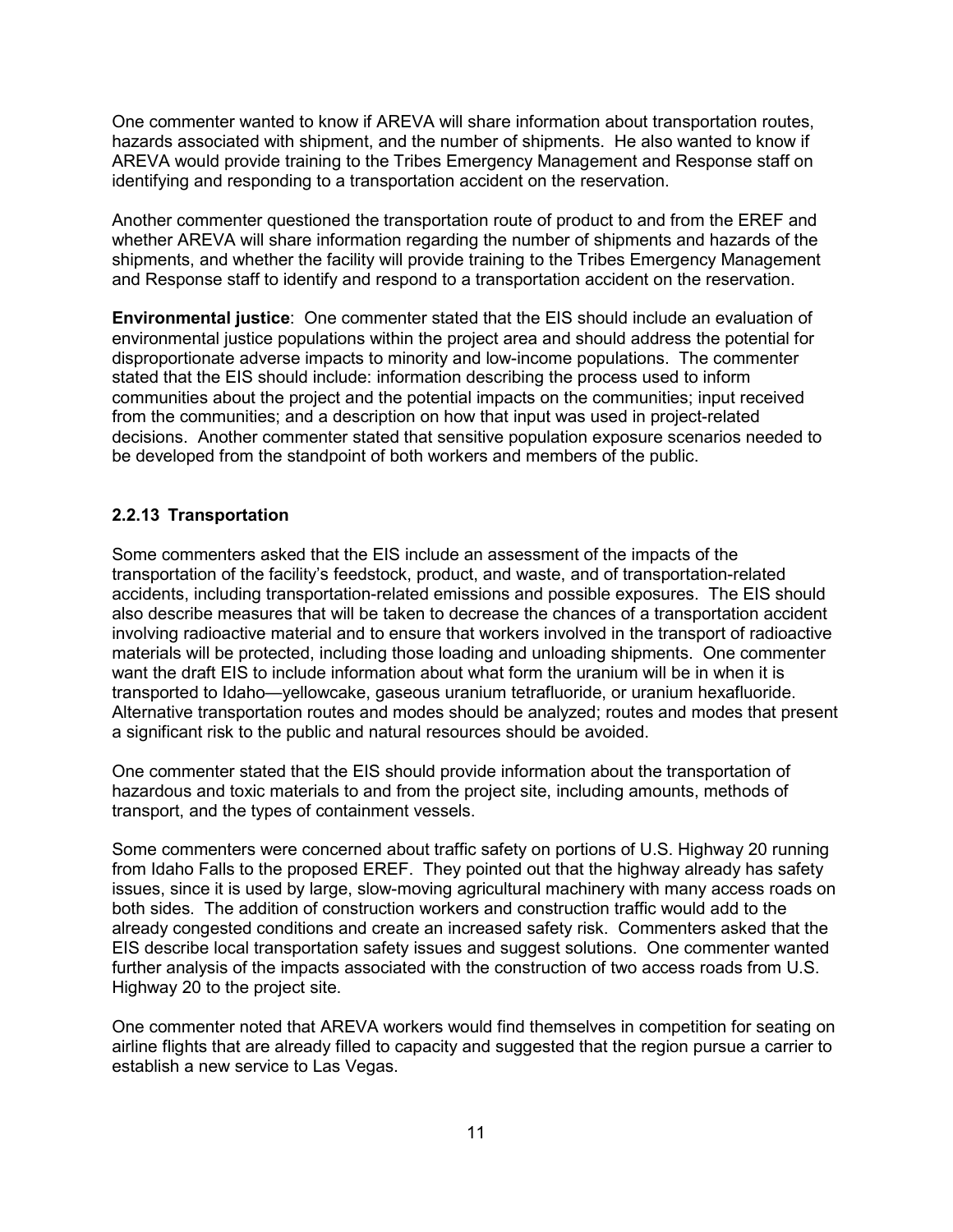#### **2.2.14 Accidents**

There were a few comments concerning accidents. One commenter wanted to know how AREVA would respond to accident scenarios on the proposed site and how the public would be informed. Another was concerned about transportation accidents resulting in the release of radioactive materials to the environment and asked that the EIS describe measures that will be taken to minimize the chances of this type of accident. A third commenter stated that the draft EIS must analyze the air impacts of all potential accidents. Note: Section 2.2.13 of this summary also discusses accidents.

#### **2.2.15 Nonproliferation and Security Issues**

**Nonproliferation**: Several commenters were concerned that uranium enrichment could lead to the production of nuclear bombs and wondered if the use of enrichment technology could undermine U.S. efforts involving international nonproliferation.

One commenter stated that since there is a potential connection between a facility's ability to enrich uranium to fuel grade and the ability to continue enrichment to weapons grade, a proliferation analysis must be included in the draft EIS. Another commenter asked for a nonproliferation impact assessment.

A commenter stated that the analysis must include "both a technical discussion and a discussion by the U.S. Departments of State and Energy and the White House of their efforts to curtail uranium enrichment elsewhere and whether or not those efforts are affected by commercial enrichment in this country." Another commenter wanted the EIS to explain why the International Atomic Energy Agency had not been involved in the project.

**Security issues**:Some commenters raised concerns about fissile material (which has the potential for nuclear bomb-making) getting into the hands of terrorists and hostile countries like Iran and North Korea. They pointed out that the AREVA facility as well as the nuclear materials shipments going to and from the facility were subject to attack. One commenter asked for a detailed accounting of AREVA's plans to secure its nuclear materials at the facility and during transport. Another commenter wanted an account of the environmental impact of sabotage to the fluoride gas supply. One commenter wanted AREVA to commit to donating money to increase the local police and fire departments.

#### **2.2.16 Cumulative Impacts**

One commenter stated that the draft EIS should include a detailed discussion of the cumulative effects from this and other projects on the hydrologic conditions of the project area. On a more general level, commenters wanted the EIS to identify the current condition, describe the trend in the condition, and predict the future condition for each resource that is at risk and/or significantly impacted by the proposed project before mitigation. The EIS should identify the resources that could experience cumulative impacts, the time period over which impacts could occur, and the geographic area impacted. Parties that would be responsible for avoiding, minimizing, and mitigating adverse impacts should be identified. Another commenter wanted the draft EIS to discuss the potential direct, indirect, and cumulative impacts of hazardous waste.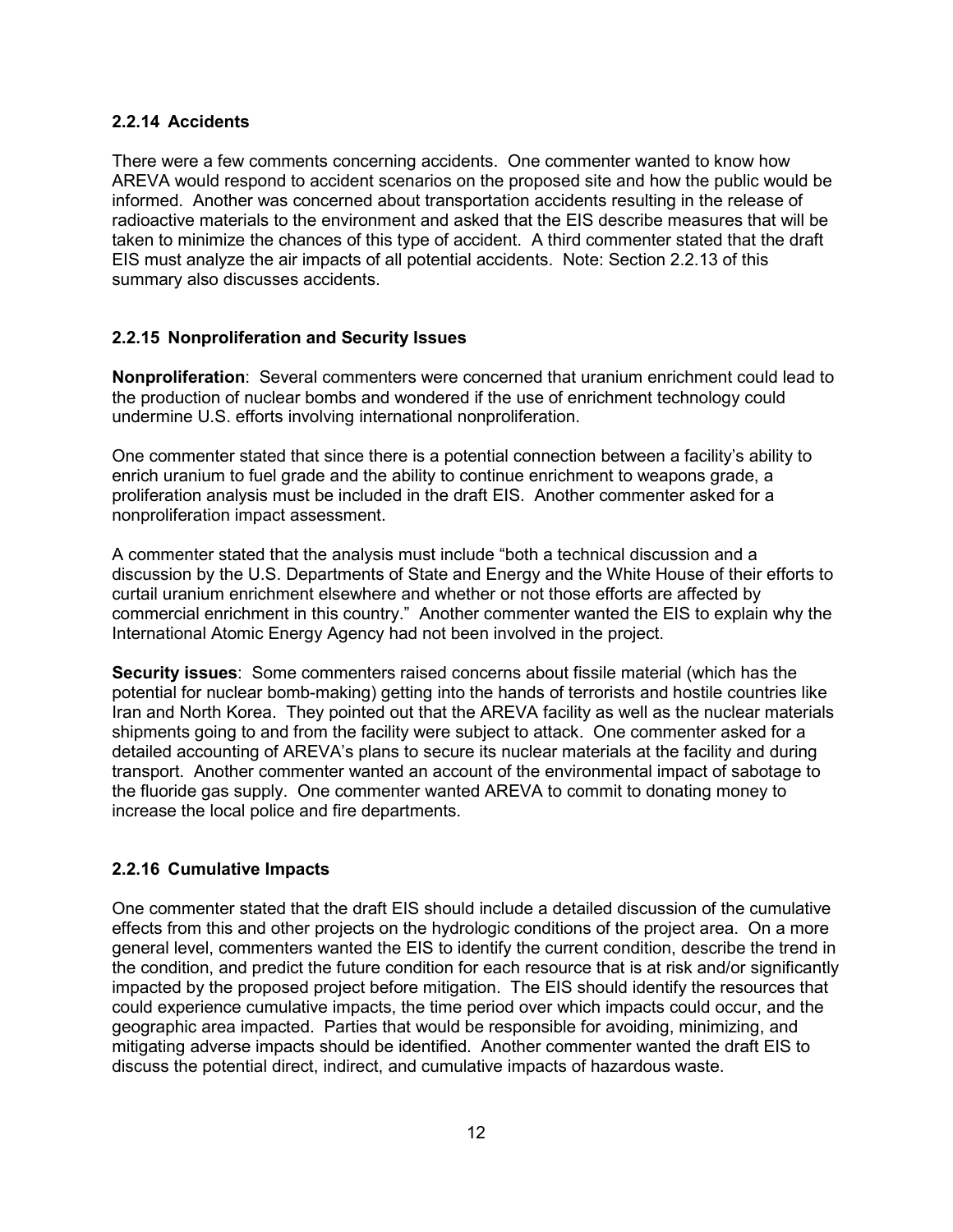#### **2.2.17 Miscellaneous Topics**

**Other potential facility operations**: One commenter was concerned that AREVA would become involved in the re-enrichment of reprocessed uranium. The commenter wanted a clear statement in the draft EIS by AREVA that it would not engage in re-enrichment. If this statement could not be made, the commenter wanted the draft EIS to discuss the capacity of the plant to process contaminated reprocessed uranium, the measures to protect workers from additional radiation exposures, an analysis of unique waste streams, and the transportation risks associated with shipping the reprocessed uranium by land and sea.

Another commenter wanted the draft EIS to assess the use of the plant to separate other isotopes of uranium, such as U-233, or to purify uranium-contaminated materials.

**Mining and milling operations**: A few commenters wanted the EIS to fully analyze the "front end" impacts associated with the operation of the proposed enrichment facility. They wanted the draft EIS to look at the environmental and human health impacts in the communities where uranium mining and milling activities were occurring. It was noted that these activities would not likely be occurring in the United States.

**Foreign ownership**:A few commenters raised issues about the foreign ownership of AREVA. One commenter wondered who would pay in the event of an accident and if the United States Government would argue with France over damages. Another commenter wondered what would happen if AREVA went out of business and stated that AREVA could only survive financially if it was supported by the French government. The commenter stated that U.S. taxpayers would ultimately have to cover any damages resulting from accidents, nuclear waste, and other issues associated the facility. Another commenter was concerned that profits would go to France and not to the United States.

**Facility design**:One commenter advocated integrating International Atomic Energy Agency safeguards for the proposed facility at the design phase. Another commenter asked if the facility design had been approved by the NRC for use in the United States.

**Comments on the Environmental Report and Safety Analysis Report**: One commenter stated that AREVA had adequately addressed the safety and environmental issues in the Environmental Report submitted with the NRC application. Other commenters had areas of concern including: (1) the ability of the Idaho Falls fire department to provide timely support, given its distance from the proposed facility; (2) the adequacy of the emergency backup systems; (3) the transportation analysis; and (4) the impact analysis of ecological resources, particularly the pending Endangered Species Act listings of sage grouse and the pygmy rabbit. There was also a concern that the Environmental Report was not detailed enough to ensure the reduction of impacts or appropriate mitigation plans. Commenters asked that subsequent documents provide a more detailed analysis, particularly in the areas involving water, air, and public health.

One commenter stated that AREVA was pushing the NRC to exempt it from the requirement to provide decommissioning funding assurance for the licensed operating period of the facility. The commenter noted that the EREF Safety Analysis Report (SAR) excluded "escalation, contingency, interest, tails disposition, decommissioning, and any replacement equipment" in its cost estimates. The commenter wanted the draft EIS to discuss in detail the exemptions that were being considered, particularly those listed in the SAR.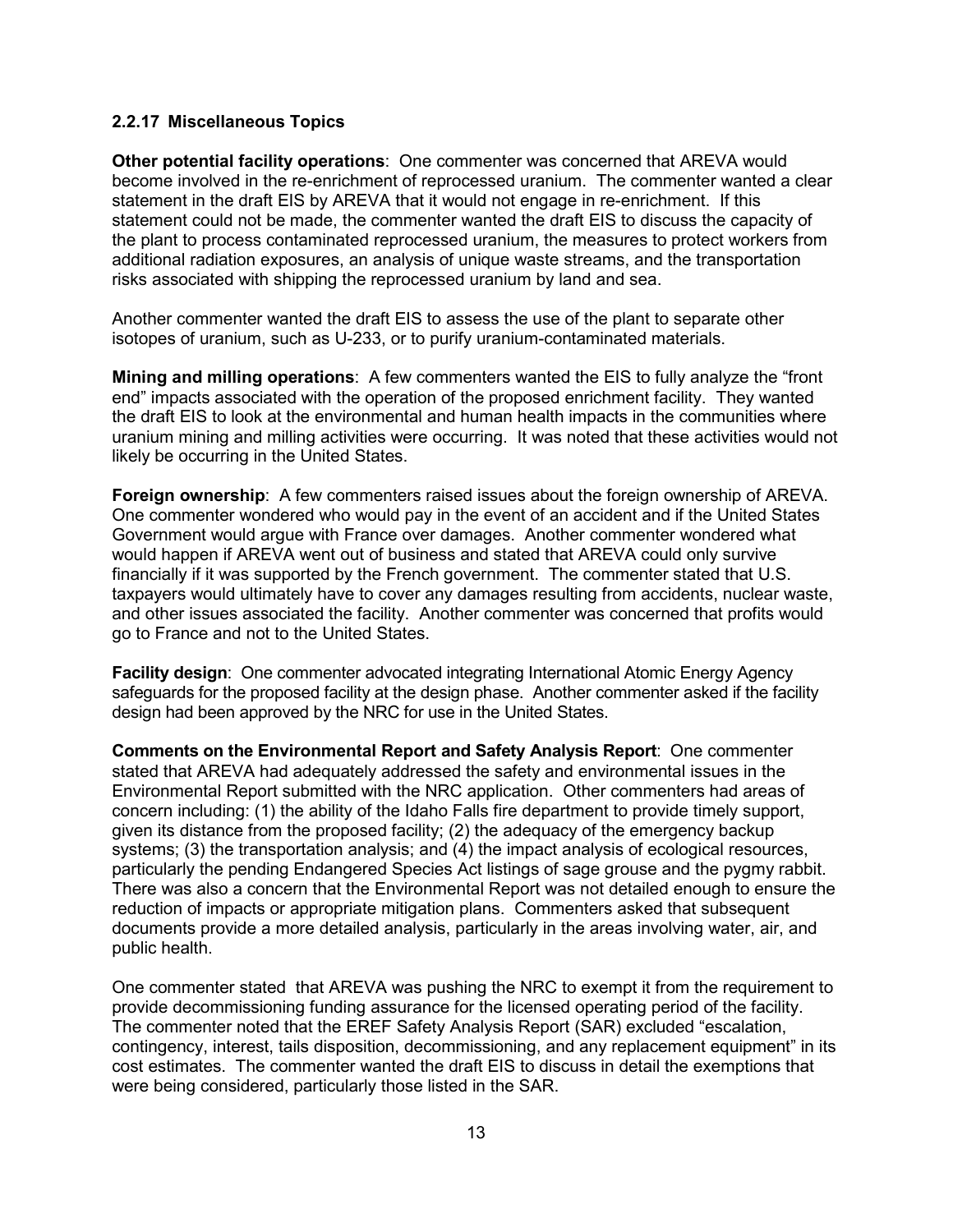**Power usage**:One commenter wanted the draft EIS to analyze an additional load that the AREVA facility would add to the power grid. Another commenter wanted a commitment to use renewable energy sources (including nuclear power) to run the facility.

**Out of scope issues**:A few commenters specifically asked that issues raised that were not directly related to the assessment of potential impacts of the project, or the decision making process, be dismissed from the draft EIS and discussed elsewhere.

# **3. SUMMARY AND CONCLUSIONS**

# **3.1 SCOPE OF THE EIS AND SUMMARY OF ISSUES TO BE ADDRESSED**

NEPA (Public Law 91-90, as amended), and the NRC's implementing regulations for NEPA (10 CFR Part 51), specify in general terms what should be included in an EIS prepared by the NRC staff. Regulations established by the Council on Environmental Quality (40 CFR Parts 1500-1508), while not binding on the NRC staff, provide useful guidance. The NRC staff has also prepared environmental review guidance to its staff for meeting NEPA requirements associated with licensing actions ("Environmental Review Guidance for Licensing Actions Associated with Office of Nuclear Material Safety and Safeguards (NMSS) Programs", NUREG -1748).

Pursuant to 10 CFR 51.71(a), in addition to public comments received during the scoping process, the contents of the draft EIS will depend in part on the environmental report. In accordance with 10 CFR 51.71(b), the draft EIS will consider major points of view and objections concerning the environmental impacts of the proposed action raised by other Federal, State, and local agencies, by any affected Indian tribes, and by other interested persons. Pursuant to 10 CFR 51.71(c), the draft EIS will list all Federal permits, licenses, approvals, and other entitlements which must be obtained in implementing the proposed action, and will describe the status of compliance with these requirements. Any uncertainty as to the applicability of these requirements will be addressed in the draft EIS.

Pursuant to 10 CFR 51.71(d), the draft EIS will include a consideration of the economic, technical, and other benefits and costs of the proposed action and alternatives to the proposed action. In the draft analysis, due consideration will be given to compliance with environmental quality standards and regulations that have been imposed by Federal, State, regional, and local agencies having responsibilities for environmental protection. The environmental impact of the proposed action will be evaluated in the draft EIS with respect to matters covered by such standards and requirements, regardless of whether a certification or license from the appropriate authority has been obtained. Compliance with applicable environmental quality standards and requirements does not negate the requirement for NRC to weigh all environmental effects of the proposed action, including the degradation, if any, of water quality, and to consider alternatives to the proposed action that are available for reducing adverse effects. While satisfaction of NRC standards and criteria pertaining to radiological effects will be necessary to meet the licensing requirements of the Atomic Energy Act, the draft EIS will also, for the purposes of NEPA, consider the radiological and non-radiological effects of the proposed action and alternatives.

Pursuant to 10 CFR 51.71(e), the draft EIS will normally include a preliminary recommendation by the NRC staff with respect to the proposed action. Any such recommendation would be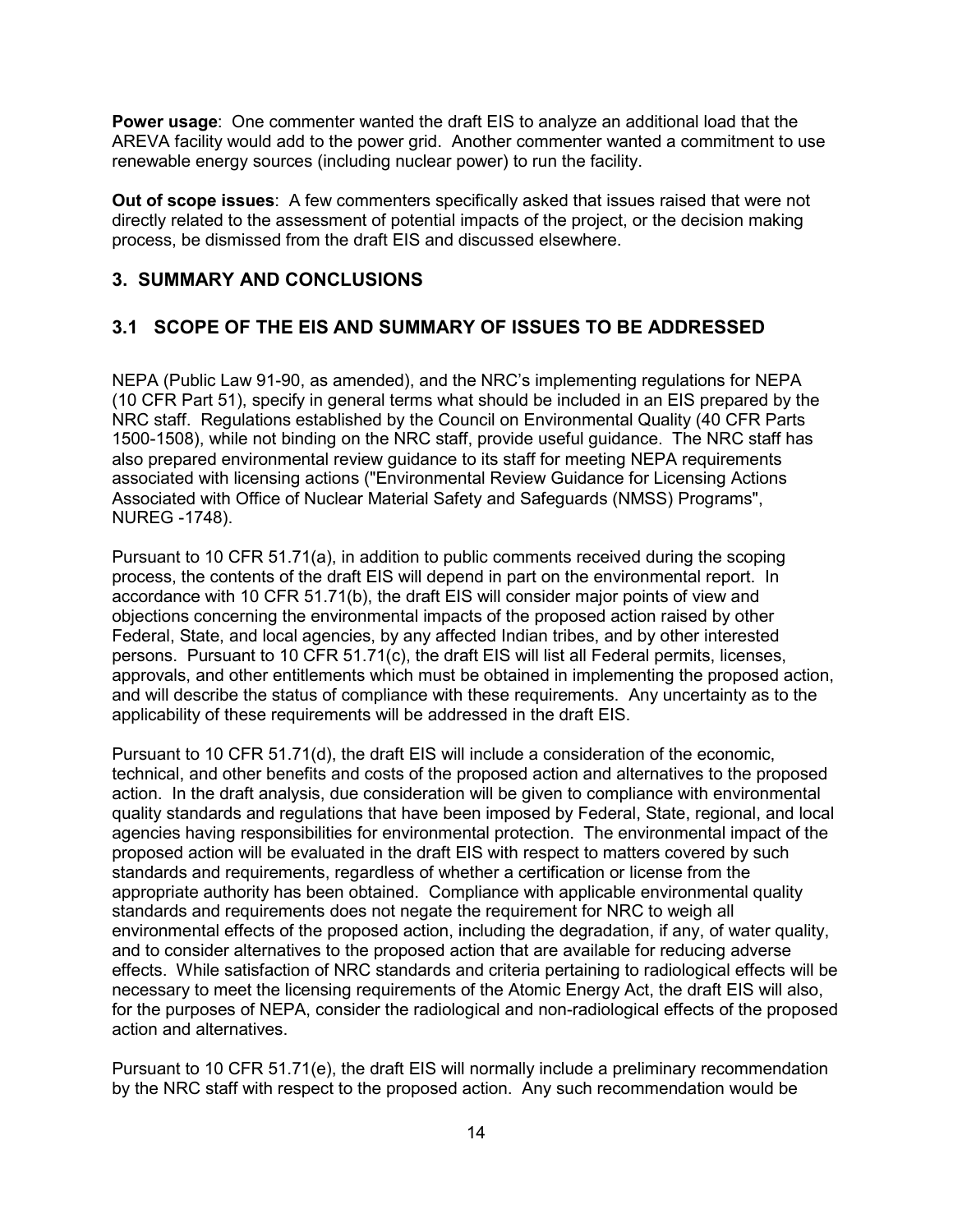reached after considering the environmental effects of the proposed action and reasonable alternatives, and after weighing the costs and benefits of the proposed action.

The scoping process summarized in this report will help determine the scope of the draft EIS for the proposed facility. The draft EIS will contain a discussion of the cumulative impacts of the proposed action. The development of the draft EIS will be closely coordinated with the SER prepared by the NRC staff to evaluate the health and safety impacts of the proposed action.

The goal in writing the EIS is to present the impact analyses in a manner that makes it easy for the public to understand. This EIS will provide the basis for the NRC decision with regard to potential environmental impacts. Significant impacts will be discussed in greater detail in the EIS, and explanations will be provided for determining the level of detail for different impacts. This should allow readers of the EIS to focus on issues that were determined to be important in reaching the conclusions supported by the EIS. The following topical areas and issues will be analyzed in the EIS.

- *Public and worker safety and health*. The draft EIS will include a determination of potentially adverse effects on human health that result from chronic and acute exposures to ionizing radiation and hazardous chemicals as well as from physical safety hazards. These potentially adverse effects on human health might occur during facility construction and operation. Impacts associated with the implementation of the proposed action will be assessed under normal operation and credible accident scenarios.
- *Alternatives.* The draft EIS will describe and assess the no-action alternative and other reasonable alternatives to the proposed action. Other reasonable alternatives to the proposed action will be considered such as alternative sites, enrichment sources, or technological alternatives to the proposed centrifuge technology.
- *Waste management.* The draft EIS will discuss the management of wastes, including byproduct materials, generated from the construction and operation of the EREF to assess the impacts of generation, storage, and disposition. Onsite storage of wastes will also be included in this assessment.
- *Depleted uranium disposition.* The draft EIS will address concerns about the depleted uranium hexafluoride material, or tails, resulting from the enrichment operation over the lifetime of the proposed plant's operation. These concerns include the safe and secure storage and ultimate removal of this material from Idaho, and potential conversion of UF6 to U3O8 and ultimate disposition.
- *Water resources.* The draft EIS will assess the potential impacts on groundwater quality and water use due to the implementation of the proposed action.
- *Geology and seismicity.* The draft EIS will describe the geologic and seismic characteristics of the proposed EREF site. Evaluation of the potential for earthquakes, ground motion, soil stability concerns, surface rupturing, and any other major geologic or seismic considerations that would affect the suitability of the proposed site will be addressed in the SER rather than in the draft EIS.
- *Compliance with applicable regulations.* The draft EIS will present a listing of the relevant permits and regulations that are believed to apply to the proposed EREF. These would include air, water, and solid waste regulations and disposal permits.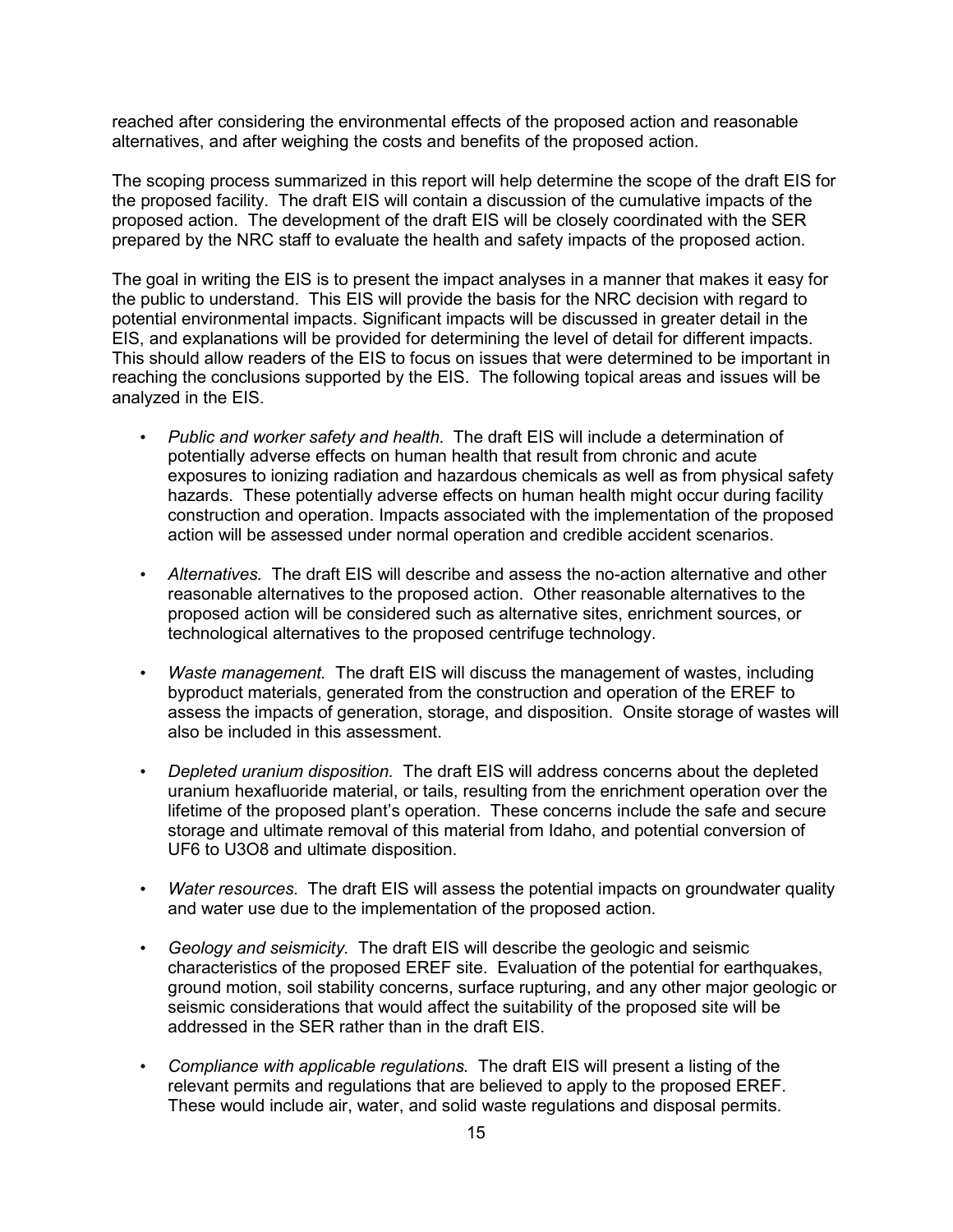- *Air quality*. The draft EIS will make determinations concerning the meteorological conditions of the site location, the ambient air quality, and the contribution of other sources. In addition, the draft EIS will assess the impacts of the EREF's construction and operation on the local air quality.
- *Transportation.* The draft EIS will discuss impacts associated with the transportation of construction material, centrifuges, and feed and tails during both normal transportation and transportation under credible accident scenarios. The impacts on local transportation routes due to workers, large vehicles delivering needed equipment and materials, and vehicles removing waste from the proposed facility will be evaluated in the draft EIS.
- *Accidents.* The draft EIS will analyze the potential environmental impacts resulting from credible accidents at the EREF. The SER will assess the impacts associated with credible accidents at the proposed EREF, both from natural events and human activities. Based on the analyses, the EIS will summarize the potential environmental impacts resulting from credible bounding accidents at the proposed facility.
- *Land use.* The draft EIS will discuss the potential impacts associated with the changes in land use from predominately rangeland to industrial.
- *Socioeconomic impacts.* The draft EIS will address the demography, the economic base, labor pool, housing, utilities, public services, education, recreation, and cultural resources as impacted by EREF. The hiring of new workers from outside the area could lead to impacts on regional housing, public infrastructure, and economic resources. Population changes leading to changes to the housing market and demands on the public infrastructure will be assessed in the draft EIS.
- *Cost/benefits.* The draft EIS will address the potential cost/benefits of constructing and operating the EREF, and will discuss the cost/benefits of tails disposition options.
- *Cultural resources.* The draft EIS will assess the potential impacts of the proposed EREF on the historic and archaeological resources of the area and on the cultural traditions and lifestyle of Indian tribes.
- *Resource commitments.* The draft EIS will address the unavoidable adverse impacts, irreversible and irretrievable commitments of resources, and the relationship between local, short-term uses of the environment and the maintenance and enhancement of long-term productivity. In addition, associated mitigative measures and environmental monitoring will be presented.
- *Ecological resources.* The draft EIS will assess the potential environmental impacts of the proposed EREF on ecological resources including plant and animal species and threatened or endangered species or critical habitat that may occur in the area. As appropriate, the assessment will include an analysis of mitigation measures to address adverse impacts.
- *Need for the facility.* The draft EIS will provide a discussion of the need for the proposed EREF and the expected benefits.